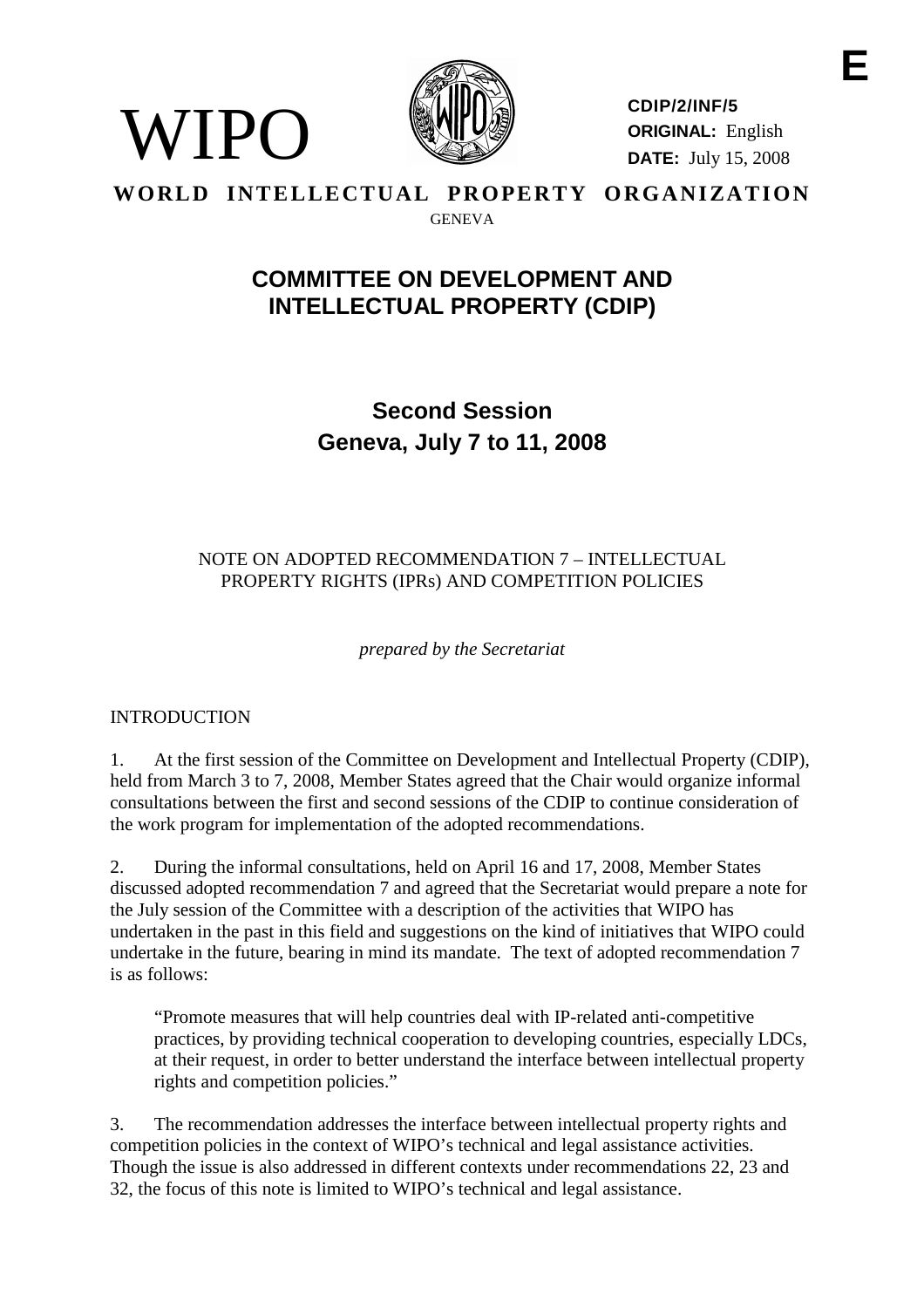### CDIP/2/INF/5 page 2

#### DESCRIPTION OF WIPO'S PAST TECHNICAL AND LEGAL ASSISTANCE ACTIVITIES ON IP AND COMPETITION POLICY

#### Technical Assistance

4. Technical assistance activities are developed upon the request of Member States of WIPO and are generally a part of a broader national plan jointly developed with Member States comprising a range of activities to be conducted over a given period. To date, there have been very few requests from Member States for technical assistance in the field of intellectual property rights and competition policy. However, in some WIPO meetings, the issue has been included as a topic of discussion. Examples of seminars or meetings in which the issue was included in the program include:

(a) International Seminar on Intellectual Property and Development, organized jointly with UNCTAD, UNIDO, WHO and WTO, Geneva, May 2 and 3, 2005;

(b) WIPO Regional Meeting of Directors of Industrial Property Offices and Copyright Offices of Latin America, Buenos Aires, May 30 to June 2, 2006;

(c) WIPO-ECLAC Regional Expert Meeting on Intellectual Property Management in Open Economies: A Strategic Vision for Latin America, Santiago, March 7 to 9, 2007;

(d) WIPO Inter-regional Seminar on the Strategic use of Intellectual Property for Economic and Social Development, Ljubljana, November 12 to 16, 2007; and

(e) WIPO Training for Diplomats, Jakarta, April 14 to 18, 2008.

5. In addition, the issue has been discussed in some detail in programs focusing on public policies and flexibilities in the IP system, including the WIPO Inter-regional Seminars on the Strategic Use of Intellectual Property for Economic and Social Development.

#### Legal Assistance

6. So far, WIPO has not received any specific requests for assistance on matters of competition policy and its interface with intellectual property rights. Requests have generally focused on specific points of IP law, for example, in the form of advice on a draft IP law prepared by the member country's authorities, as a request for a first draft IP law to serve as a basis for discussion with the country's authorities, or in the context of assistance as regards the flexible implementation of obligations under the TRIPS Agreement.

7. Although all intellectual property rights have an effect on competition, there are a few points of IP law that could be regarded as having an interface with competition law and policy. These points include, in particular, private agreements where IP rights are licensed or assigned, and special remedies or measures such as compulsory licenses of IP rights aimed at preserving competition standards or to end anticompetitive practices involving such rights.

8. In the context of its assistance to Member States on the use of flexibilities, WIPO has addressed the inclusion of competition-related provisions in industrial property laws. Such inclusion has been primarily on two different levels: (1) the establishment of systems to address anti-competitive practices by means of the use of intellectual property mechanisms